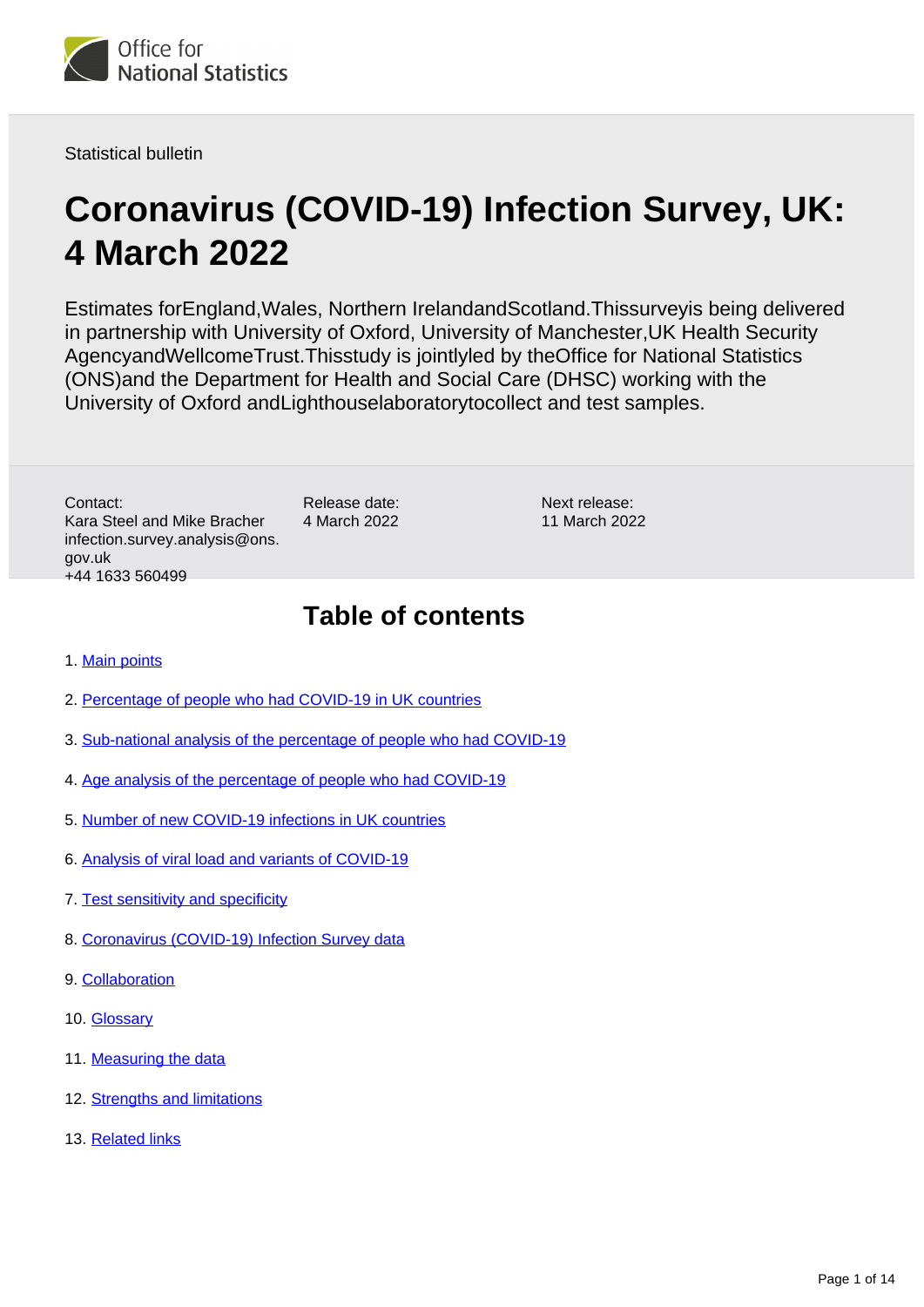# <span id="page-1-0"></span>**1 . Main points**

- In England, the percentage of people testing positive for coronavirus (COVID-19) continued to decrease in the week ending 26 February 2022; we estimate that 1,933,500 people in England had COVID-19 (95% credible interval 1,861,700 to 1,992,300), equating to 3.55% of the population or around 1 in 30 people.
- In Wales, the percentage of people testing positive for COVID-19 decreased in the two weeks up to 26 February 2022, but the trend was uncertain in the most recent week; we estimate that 94,200 people in Wales had COVID-19 (95% credible interval: 80,000 to 109,700), equating to 3.10% of the population or around 1 in 30 people.
- In Northern Ireland, the percentage of people testing positive for COVID-19 decreased in the week ending 26 February 2022; we estimate that 106,300 people in Northern Ireland had COVID-19 (95% credible interval: 90,700 to 123,700), equating to 5.79% of the population or around 1 in 17 people.
- In Scotland, the percentage of people testing positive for COVID-19 increased in the week ending 26 February 2022; we estimate that 280,500 people in Scotland had COVID-19 (95% credible interval: 251,800 to 311,900), equating to 5.33% of the population or around 1 in 19 people.
- In the week ending the 26 February 2022, the percentage of infections compatible with the Omicron BA.2 variant increased in England, Wales, and Scotland and decreased in Northern Ireland; the percentage of cases compatible with the Omicron BA.1 variant decreased in England, Wales, and Northern Ireland and increased in Scotland over the same period.

We are currently working with a temporary issue affecting statistical processing. This means that this publication does not include all results normally released in our Friday publication. This has been noted in the relevant sections. These results will be reintroduced as soon as possible.

Within this bulletin, we summarise some of the latest results from the Coronavirus (COVID-19) Infection Survey. For more detailed information on our methods see our Coronavirus (COVID-19) Infection Survey methodology [article.](https://www.ons.gov.uk/peoplepopulationandcommunity/healthandsocialcare/conditionsanddiseases/methodologies/covid19infectionsurveypilotmethodsandfurtherinformation) You can also find out more about [comparing methods used in the Coronavirus \(COVID-19\) Infection](https://www.ons.gov.uk/peoplepopulationandcommunity/healthandsocialcare/conditionsanddiseases/articles/comparingmethodsusedinthecoronaviruscovid19infectionsurveyandnhstestandtraceengland/october2020)  [Survey and NHS Test and Trace](https://www.ons.gov.uk/peoplepopulationandcommunity/healthandsocialcare/conditionsanddiseases/articles/comparingmethodsusedinthecoronaviruscovid19infectionsurveyandnhstestandtraceengland/october2020) in our article, to better understand comparisons in data sources.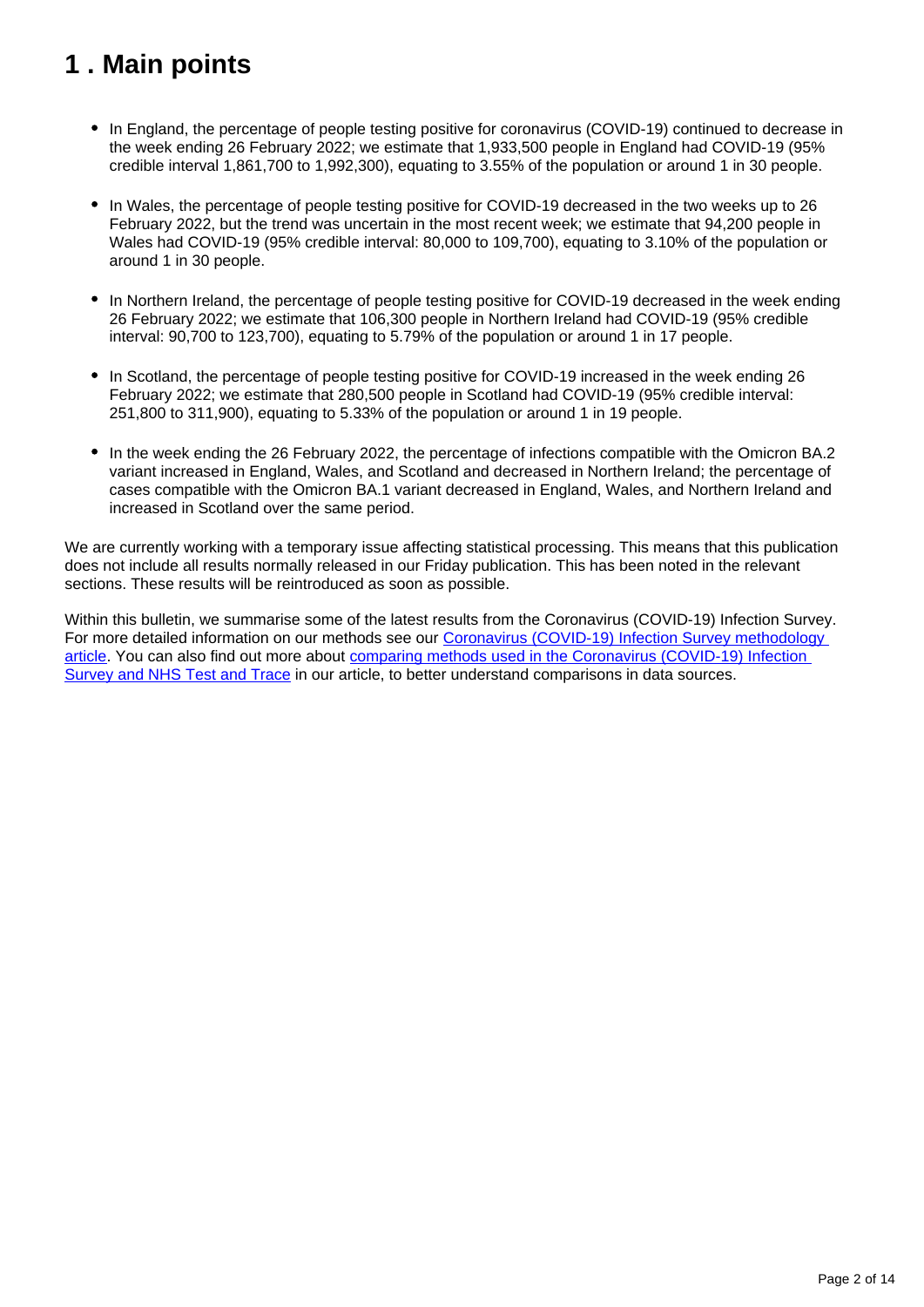## **About this bulletin**

In this bulletin, we refer to the number of current COVID-19 infections within the population living in private residential households. We exclude those in hospitals, care homes and/or other communal establishments. In communal establishments, rates of COVID-19 infection are likely to be different. More information about the COVID-19 pandemic from the Office for National Statistics (ONS) and other sources can be found in our [Coronavirus \(COVID-19\) latest insights](https://www.ons.gov.uk/peoplepopulationandcommunity/healthandsocialcare/conditionsanddiseases/articles/coronaviruscovid19latestinsights/infections).

The positivity rate is the percentage of people who have tested positive for COVID-19 on a polymerase chain reaction (PCR) test at a point in time. We use current COVID-19 infections to mean testing positive for SARS-CoV-2, with or without having symptoms, on a swab taken from the nose and throat. This is different to the incidence rate, which is a measure of only the new PCR positive cases in a given time period. All analysis was produced with our research partners at the University of Oxford.

Our estimates are based on confirmed positive test results. The remaining swabs are either negative, which are included in our analysis, or are inconclusive, which are not included in our analysis. Some swabs are test failures, which are also not included in our analysis. The impact of excluding inconclusive results on our estimates of positive infections is likely to be very small and unlikely to affect the trend.

#### **More about coronavirus**

- Find the latest on [coronavirus \(COVID-19\) in the UK.](https://www.ons.gov.uk/peoplepopulationandcommunity/healthandsocialcare/conditionsanddiseases)
- **[Explore the latest coronavirus data and analysis](https://www.ons.gov.uk/peoplepopulationandcommunity/healthandsocialcare/conditionsanddiseases/articles/coronaviruscovid19/latestinsights) from the ONS and other sources.**
- View [all coronavirus data](https://www.ons.gov.uk/peoplepopulationandcommunity/healthandsocialcare/conditionsanddiseases/datalist).
- Find out how we are [working safely in our studies and surveys.](https://www.ons.gov.uk/news/statementsandletters/ensuringyoursafetyduringcovid19)

[Early management information](https://www.ons.gov.uk/news/statementsandletters/provisionofearlymanagementinformationbytheonstoinformoperationaldecisionmakingforthepublicgoodduringthecoronaviruspandemic) from the Coronavirus (COVID-19) Infection Survey is made available to government decision-makers to inform their response to COVID-19. Occasionally we may publish figures early if it is considered in the public interest. During the period of high infections from the start of 2022, we temporarily published early headline results on Wednesdays. [We have now stopped this temporary publication](https://www.ons.gov.uk/news/statementsandletters/publicationofresultsfromthecoronaviruscovid19infectionsurvey), but will continue to regularly review. We will ensure that we pre-announce any ad hoc or early publications as soon as we can. These will include supporting information where possible to aid user understanding. This is consistent with guidance from the Office for Statistics Regulation (OSR).

## **How the data in this bulletin can be used**

The data can be used for:

- estimating the number of positive cases among the population living in private households, including cases where people do not report having any symptoms
- identifying differences in numbers of positive cases between UK countries and different regions in England
- estimating the number of new cases and change over time in positive cases

The data cannot be used for:

- measuring the number of cases and infections in care homes, hospitals and/or other communal establishments
- providing information about recovery time of those infected

The results in this bulletin are: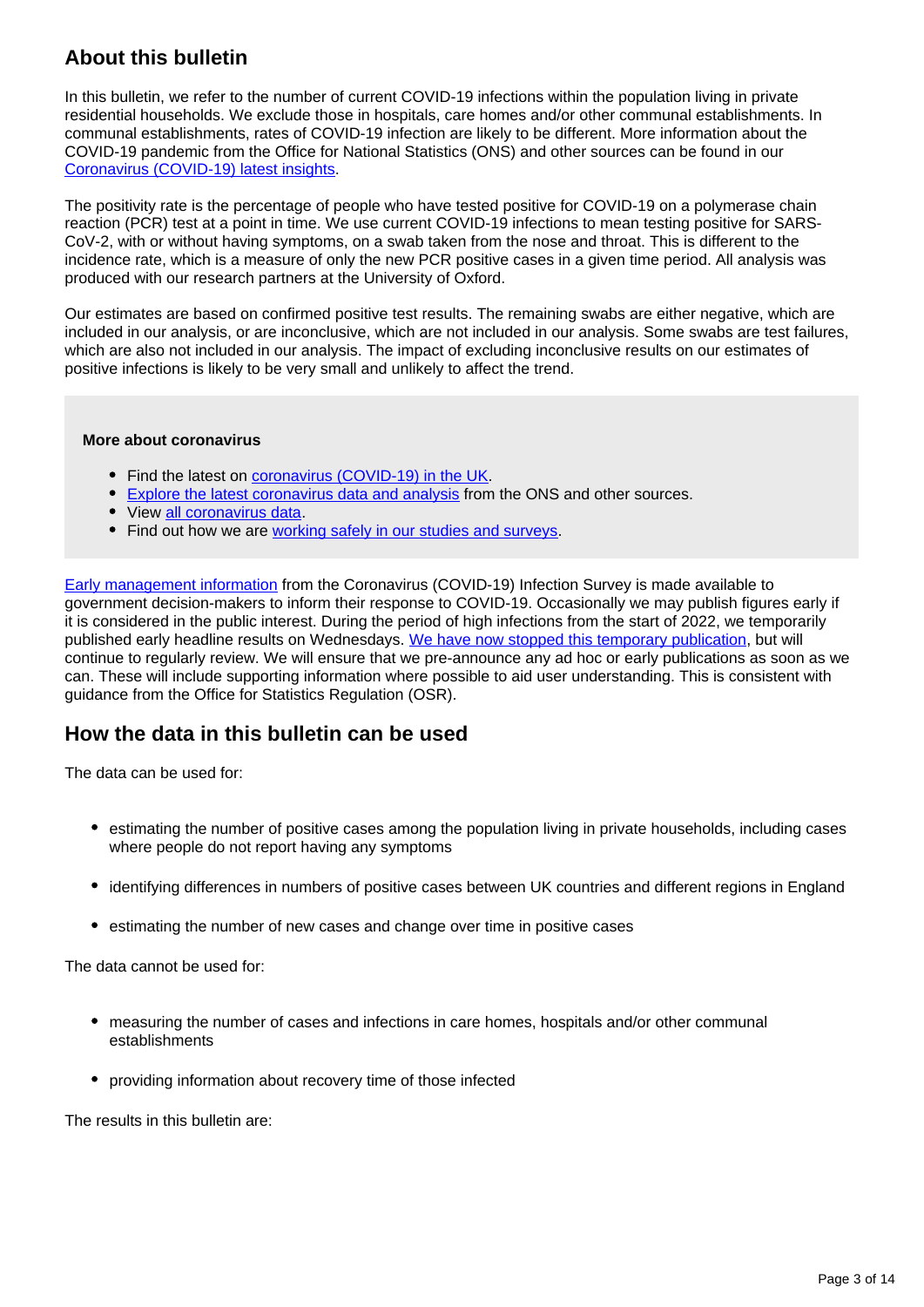- provisional and subject to revision
- based on infections occurring in private households
- subject to uncertainty, a [credible or confidence interval](https://www.ons.gov.uk/peoplepopulationandcommunity/healthandsocialcare/conditionsanddiseases/bulletins/coronaviruscovid19infectionsurveypilot/25february2022#glossary) gives an indication of the uncertainty of an estimate from data analysis

# <span id="page-3-0"></span>**2 . Percentage of people who had COVID-19 in UK countries**

In this publication, the reference week is 20 to 26 February 2022 for England, Wales, Northern Ireland, and Scotland.

In England and Northern Ireland, the percentage of people testing positive for coronavirus (COVID-19) decreased in the week ending 26 February 2022. In Wales the percentage of people testing positive decreased in the two weeks up to 26 February 2022, but the trend was uncertain in the most recent week. In Scotland, the percentage of people testing positive for COVID-19 continued to increase in the week ending 26 February 2022. Our positivity estimates contain Omicron BA.1 and BA.2 variants and all other variants.

All estimates are based on statistical modelling of the trend in rates of positive nose and throat swab results. All estimates are subject to uncertainty given that a sample is only part of the wider population. Additionally, the estimates for the very latest days may change as more test results are received. Therefore, caution should be taken in over-interpreting small movements in the latest trends.

Table 1: Official estimates of the percentage of the population testing positive for COVID-19, UK countries Estimated percentage of the population testing positive for coronavirus (COVID-19) on nose and throat swabs, UK, 20 to 26 February 2022

| Country                         | <b>Estimated</b><br>average<br>% of the<br>population<br>that had<br>COVID-19 | 95%<br>credible<br>interval |                    | <b>Estimated</b><br>average<br>number<br>of people<br>testing<br>positive<br>for<br>COVID-19 | 95%<br>credible<br>interval |                             | <b>Estimated</b><br>average<br>ratio of<br>the<br>population interval<br>that had<br>COVID-19 | 95%<br>credible    |
|---------------------------------|-------------------------------------------------------------------------------|-----------------------------|--------------------|----------------------------------------------------------------------------------------------|-----------------------------|-----------------------------|-----------------------------------------------------------------------------------------------|--------------------|
|                                 |                                                                               |                             | <b>Lower Upper</b> |                                                                                              | Lower                       | <b>Upper</b>                |                                                                                               | <b>Lower Upper</b> |
| England 3.55                    |                                                                               | 3.41                        | 3.65               | 1,933,500                                                                                    |                             | 1,861,700 1,992,300 1 in 30 |                                                                                               | 1 in 30 1 in 25    |
| Wales                           | 3.10                                                                          | 2.63                        | 3.61               | 94.200                                                                                       | 80,000                      | 109,700                     | 1 in 30                                                                                       | 1 in 40 1 in 30    |
| Northern 5.79<br><b>Ireland</b> |                                                                               | 4.95                        | 6.74               | 106,300                                                                                      | 90,700                      | 123,700                     | 1 in 17                                                                                       | 1 in 20 1 in 15    |
| Scotland 5.33                   |                                                                               | 4.78                        | 5.93               | 280,500                                                                                      | 251.800                     | 311,900                     | 1 in 19                                                                                       | 1 in 20 1 in 17    |

Source: Office for National Statistics – Coronavirus (COVID-19) Infection Survey

**Notes:**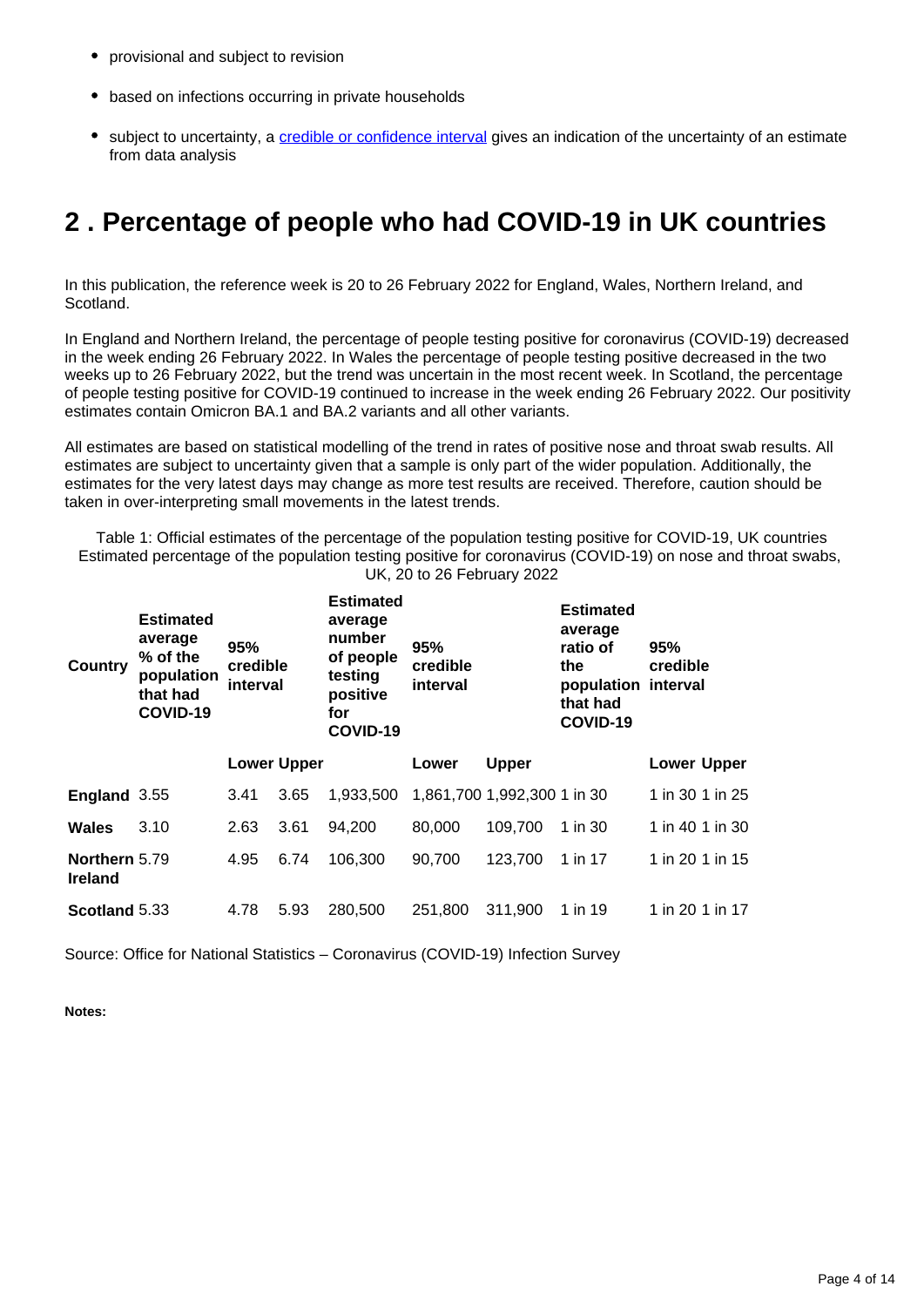- 1. The ratios presented are rounded to the nearest 100 if over 1,000, to the nearest 10 if under 1,000, to the nearest 5 if under 100 and to 1 if under 20. This may result in credible intervals that appear to be similar to the estimated average ratio.
- 2. These ratios do not represent a person's risk of becoming infected, since risk of infection depends on a number of factors including contact with others or vaccination status.

Because of a relatively smaller number of tests in Wales, Northern Ireland and Scotland in the sample, credible intervals are wider and results should be interpreted with caution. Wide credible intervals mean that differences between the central estimates within and between nations may appear smaller or more exaggerated than they really are.

#### **Figure 1: The percentage of people testing positive for COVID-19 decreased in England and Northern Ireland, increased in Scotland and the trend was uncertain in Wales in the most recent week**

**Estimated percentage of the population testing positive for coronavirus (COVID-19) on nose and throat swabs, UK, 7 March 2021 to 26 February 2022**

#### **Notes:**

- 1. Official reported estimates are plotted at a reference point believed to be most representative of the given week.
- 2. Official estimates present the best estimate at that point in time. Modelled estimates are used to calculate the official reported estimate. The model smooths the series to understand the trend and is revised each week to incorporate new test results, providing the best indication of trend over time.
- 3. Official estimates are displayed over a rolling year up to the most recent week. The full time series of our official estimates from 27 April 2020 onwards are available in the [Coronavirus \(COVID-19\) Infection Survey](https://www.ons.gov.uk/peoplepopulationandcommunity/healthandsocialcare/conditionsanddiseases/bulletins/coronaviruscovid19infectionsurveypilot/4march2022/relateddata)  [datasets.](https://www.ons.gov.uk/peoplepopulationandcommunity/healthandsocialcare/conditionsanddiseases/bulletins/coronaviruscovid19infectionsurveypilot/4march2022/relateddata)

#### [Download the data](https://www.ons.gov.uk/visualisations/dvc1849/officialestimates/datadownload.xlsx)

#### **About our estimates**

Our headline estimates of the percentage of people testing positive in England, Wales, Northern Ireland and Scotland are the latest official estimates. We include different measures to support our estimation and this section outlines the appropriate uses of all approaches.

Official estimates should be used to understand the positivity rate for a single point in time. This is based on the modelled estimate for the latest week and is our best and most stable estimate, used in all previous outputs. The modelled estimate is more suited to understanding the recent trend. This is because the model is regularly updated to include new test results and smooths the trend over time. These modelled estimates can be found in the [Coronavirus \(COVID-19\) Infection Survey datasets](https://www.ons.gov.uk/peoplepopulationandcommunity/healthandsocialcare/conditionsanddiseases/bulletins/coronaviruscovid19infectionsurveypilot/4march2022/relateddata).

For more information on our methods and quality surrounding the estimates please see our [Coronavirus \(COVID-](https://www.ons.gov.uk/peoplepopulationandcommunity/healthandsocialcare/conditionsanddiseases/methodologies/covid19infectionsurveypilotmethodsandfurtherinformation)[19\) Infection Survey methods article](https://www.ons.gov.uk/peoplepopulationandcommunity/healthandsocialcare/conditionsanddiseases/methodologies/covid19infectionsurveypilotmethodsandfurtherinformation) and [Quality and Methodology Information report](https://www.ons.gov.uk/peoplepopulationandcommunity/healthandsocialcare/conditionsanddiseases/methodologies/coronaviruscovid19infectionsurveyqmi).

All estimates presented in this bulletin are provisional results. As swabs are not necessarily analysed in date order by the laboratory, we have not yet received test results for all swabs taken on the dates included in this analysis. Estimates may therefore be revised as more test results are included.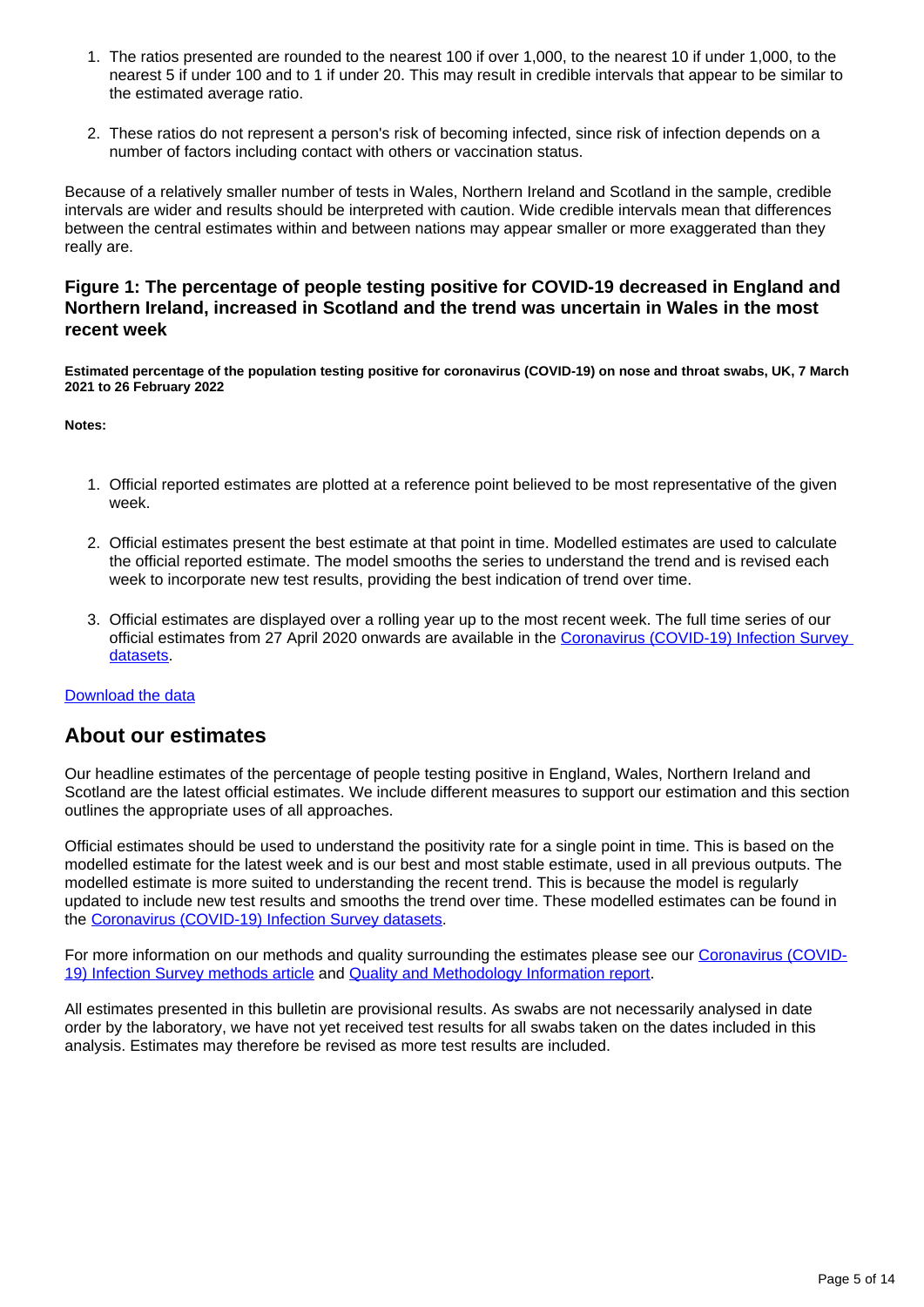# <span id="page-5-0"></span>**3 . Sub-national analysis of the percentage of people who had COVID-19**

In the week ending 26 February 2022, the percentage of people testing positive for coronavirus (COVID-19) remained high across all regions of England. The percentage testing positive increased in the South West in the week ending 26 February 2022. In the same week the percentage of people testing positive decreased in the North East, North West, Yorkshire and The Humber, East Midlands, London and the South East. The percentage of people testing positive has decreased in the West Midlands and the East of England in the two weeks up to 26 February 2022, however the trend is uncertain in the most recent week.

In the data used to produce these estimates, the number of people sampled in each region who tested positive for COVID-19 was low relative to England overall. This means there is a higher degree of uncertainty in the regional estimates, as indicated by larger credible intervals.

#### **Figure 2: The percentage of people testing positive for COVID-19 decreased in most regions except the South West, West Midlands, and East of England in the week ending 26 February 2022**

**Modelled daily percentage of the population testing positive for coronavirus (COVID-19) on nose and throat swabs by region, England, 16 January to 26 February 2022**

**Notes:**

- 1. Credible intervals widen slightly at the end as there is a delay between the swab being taken and reporting of results. Because of this greater uncertainty in the most recent days, we report latest figures based on the reference day for that week.
- 2. The percentage of people testing positive by region was calculated using a similar modelling approach to the national daily estimates in [Section 2: Percentage of people who had COVID-19 in England, Wales,](https://www.ons.gov.uk/peoplepopulationandcommunity/healthandsocialcare/conditionsanddiseases/bulletins/coronaviruscovid19infectionsurveypilot/4march2022#percentage-of-people-who-had-covid-19-in-uk-countries)  [Northern Ireland and Scotland](https://www.ons.gov.uk/peoplepopulationandcommunity/healthandsocialcare/conditionsanddiseases/bulletins/coronaviruscovid19infectionsurveypilot/4march2022#percentage-of-people-who-had-covid-19-in-uk-countries).
- 3. The analysis is conducted over a six-week period, which means specific positive cases move in and out of the sample. This causes variability between estimates over time, which is expected given the lower number of positive tests in each region, compared with England as a whole.
- 4. We describe trends by comparing the probability that the estimate for the reference day is higher or lower than the estimate for 7 and 14 days prior.

#### [Download the data](https://www.ons.gov.uk/visualisations/dvc1849/region/datadownload.xlsx)

## **Sub-regional analysis of the UK**

We are currently working to resolve a temporary issue affecting statistical processing. Therefore sub-regional analyses have not been updated this week. Previous data that presents sub-regional breakdowns can be found in the [Coronavirus \(COVID-19\) Infection Survey: England dataset.](http://www.ons.gov.uk/peoplepopulationandcommunity/healthandsocialcare/conditionsanddiseases/datasets/coronaviruscovid19infectionsurveydata)

## <span id="page-5-1"></span>**4 . Age analysis of the percentage of people who had COVID-19**

## **Age analysis by category for England**

Our age categories separate children and young people by school age: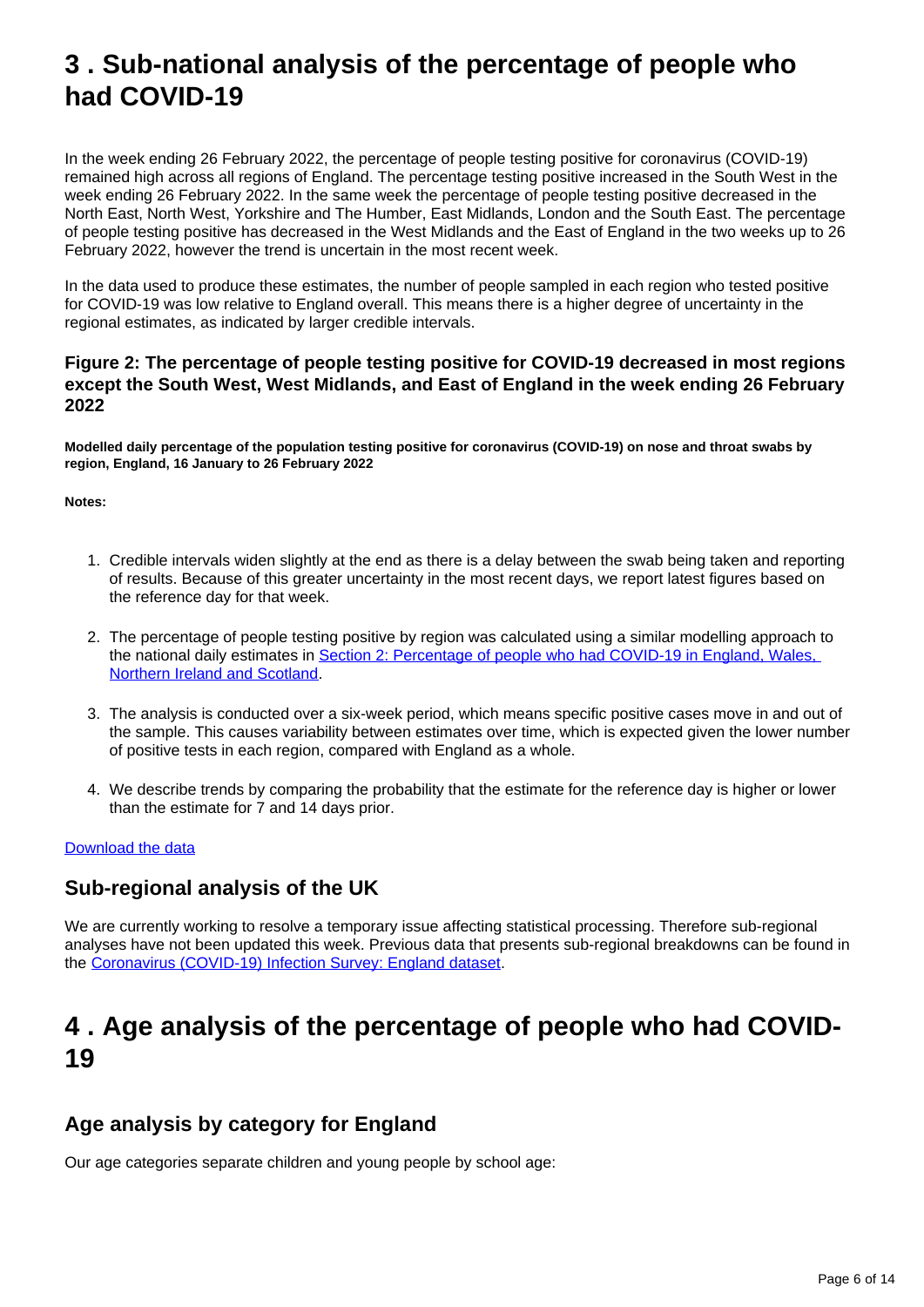- "aged 2 years to school Year 6" includes children in primary school and below
- "school Year 7 to school Year 11" includes children in secondary school
- "school Year 12 to those aged 24 years" includes young adults who may be in further or higher education

Those aged from 11 to 12 years and those aged 16 to 17 years have been split between different age categories depending on whether their birthday is before or after 1 September.

Estimates are based on smaller sample sizes within each age group relative to England overall. There is a higher degree of uncertainty as indicated by larger credible intervals. These can be found in the [Coronavirus \(COVID-19\)](http://www.ons.gov.uk/peoplepopulationandcommunity/healthandsocialcare/conditionsanddiseases/datasets/coronaviruscovid19infectionsurveydata)  [Infection Survey: England dataset.](http://www.ons.gov.uk/peoplepopulationandcommunity/healthandsocialcare/conditionsanddiseases/datasets/coronaviruscovid19infectionsurveydata)

In the week ending 26 February 2022, the percentage of people testing positive for coronavirus (COVID-19) decreased for all age groups except those aged 70 years and over. The percentage of people testing positive continued to fluctuate for those aged 70 years and over, with an increase in the most recent week.

#### **Figure 3: The percentage of people testing positive decreased for all age groups except for those aged 70 years and over in the week ending 26 February 2022**

**Modelled daily percentage of the population testing positive for coronavirus (COVID-19) on nose and throat swabs by age group, England, 16 January to 26 February 2022**

**Notes:**

1. Credible intervals widen slightly at the end as there can be a delay between the swab being taken and reporting of results. Because of this greater uncertainty in the most recent days, we report latest figures based on the reference day for that week.

#### [Download the data](https://www.ons.gov.uk/visualisations/dvc1849/age/datadownload.xlsx)

We are unable to produce the same grouped analysis as presented in Figure 3 for the devolved administrations because of smaller sample sizes within each age group. We are able to produce analysis on positivity by single year of age for Wales, Northern Ireland and Scotland using a different model and these estimates can be found in the following section and the [Coronavirus \(COVID-19\) Infection Survey datasets](https://www.ons.gov.uk/peoplepopulationandcommunity/healthandsocialcare/conditionsanddiseases/bulletins/coronaviruscovid19infectionsurveypilot/4march2022/relateddata).

## **Age analysis by single year of age over time by country**

In this section, we present modelled daily estimates of the percentage testing positive for COVID-19. These estimates are by single year of age over time from 16 January to 26 February 2022 for all four UK countries. They are produced using a different method to the grouped age analysis for England presented previously and are therefore not comparable. Caution should be taken in over-interpreting small movements in positivity day to day.

Estimates are based on smaller sample sizes within each age group in comparison with the total sample size for each country. There is a higher degree of uncertainty as indicated by larger confidence intervals. These can be found in the [Coronavirus \(COVID-19\) Infection Survey datasets.](https://www.ons.gov.uk/peoplepopulationandcommunity/healthandsocialcare/conditionsanddiseases/bulletins/coronaviruscovid19infectionsurveypilot/4march2022/relateddata)

The data presented in Figure 4 for England suggest that the percentage of people testing positive has decreased for all ages except for those aged 70 years and over in the most recent week.

In Wales, the trend in the percentage of people testing positive was uncertain for all ages in the most recent week.

In Northern Ireland, the percentage of people testing positive has decreased among children and young adults and there are possible early signs of an increase in those aged 70 years and over in the most recent week.

In Scotland, the percentage of people testing positive shows early signs of an increase in those around age 30 years and those around age 60 years in the most recent week, while the trend is uncertain among children and younger adults.

Further analysis on age for [Wales,](https://gov.wales/coronavirus-covid-19-infection-survey-positivity-estimates) [Northern Ireland](https://www.health-ni.gov.uk/articles/covid-19-infection-survey) and [Scotland](https://www.gov.scot/collections/coronavirus-covid-19-infection-survey/) is published by their respective statistical agencies. Analysis for Wales is published in [English](https://gov.wales/coronavirus-covid-19-infection-survey-positivity-estimates) and [Welsh](https://llyw.cymru/arolwg-heintiadau-coronafeirws-covid-19-amcangyfrifon-positifedd).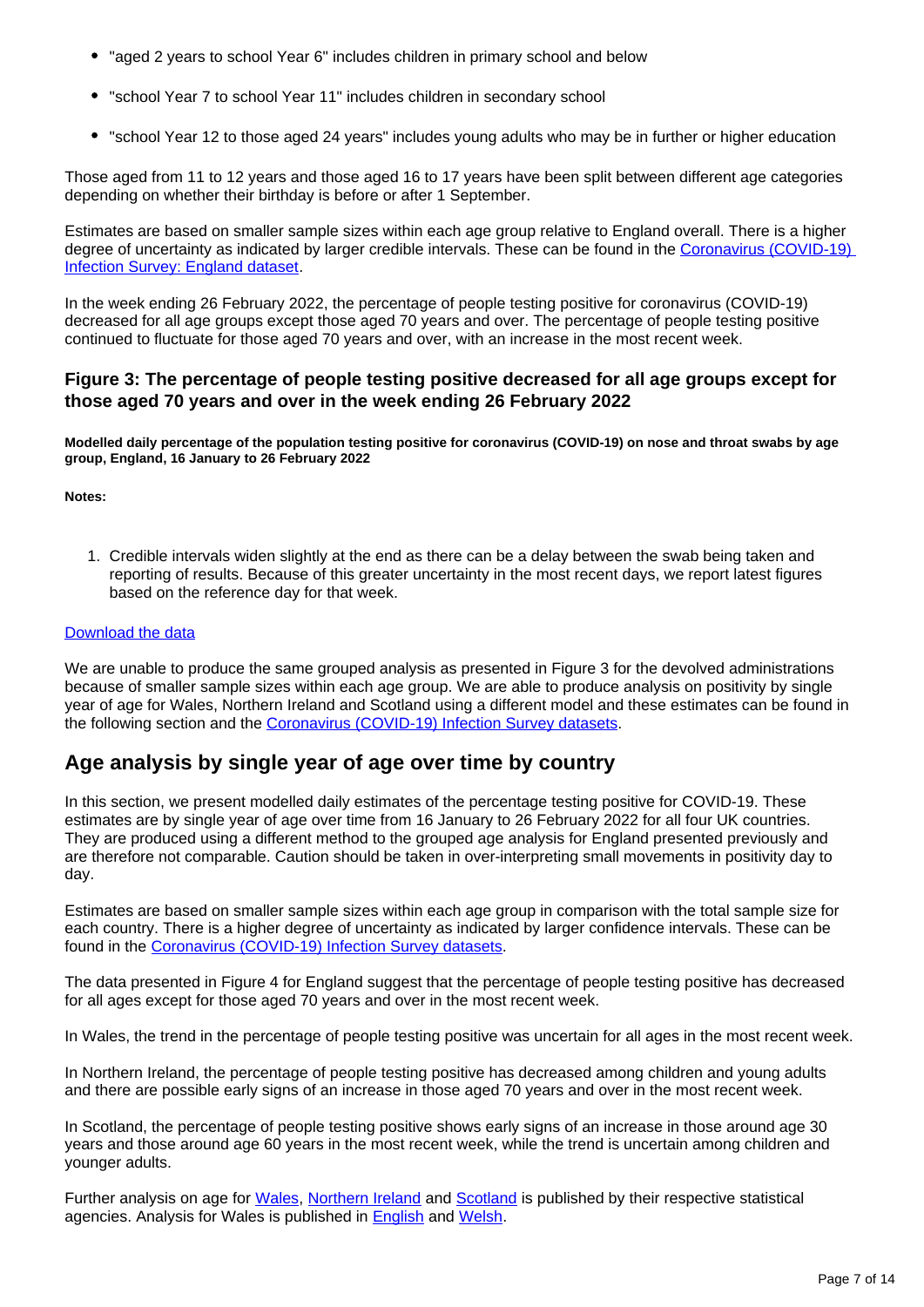#### **Figure 4: The percentage testing positive for COVID-19 by single year of age over time for England, Wales, Northern Ireland and Scotland**

**Modelled daily percentage of the population testing positive for coronavirus (COVID-19) on nose and throat swabs by single year of age, UK, 16 January to 26 February 2022**

**Notes:**

1. These estimates use a different method to modelled daily estimates of the percentage testing positive by age group for England in the previous section and are therefore not comparable.

[Download the data](https://www.ons.gov.uk/visualisations/dvc1849/syoa/datadownload.xlsx)

# <span id="page-7-0"></span>**5 . Number of new COVID-19 infections in UK countries**

We are currently working to resolve a temporary issue affecting statistical processing. Therefore incidence analyses have not been updated this week. Previous estimates of incidence can be found in the Coronavirus [\(COVID-19\) Infection Survey: England dataset.](http://www.ons.gov.uk/peoplepopulationandcommunity/healthandsocialcare/conditionsanddiseases/datasets/coronaviruscovid19infectionsurveydata)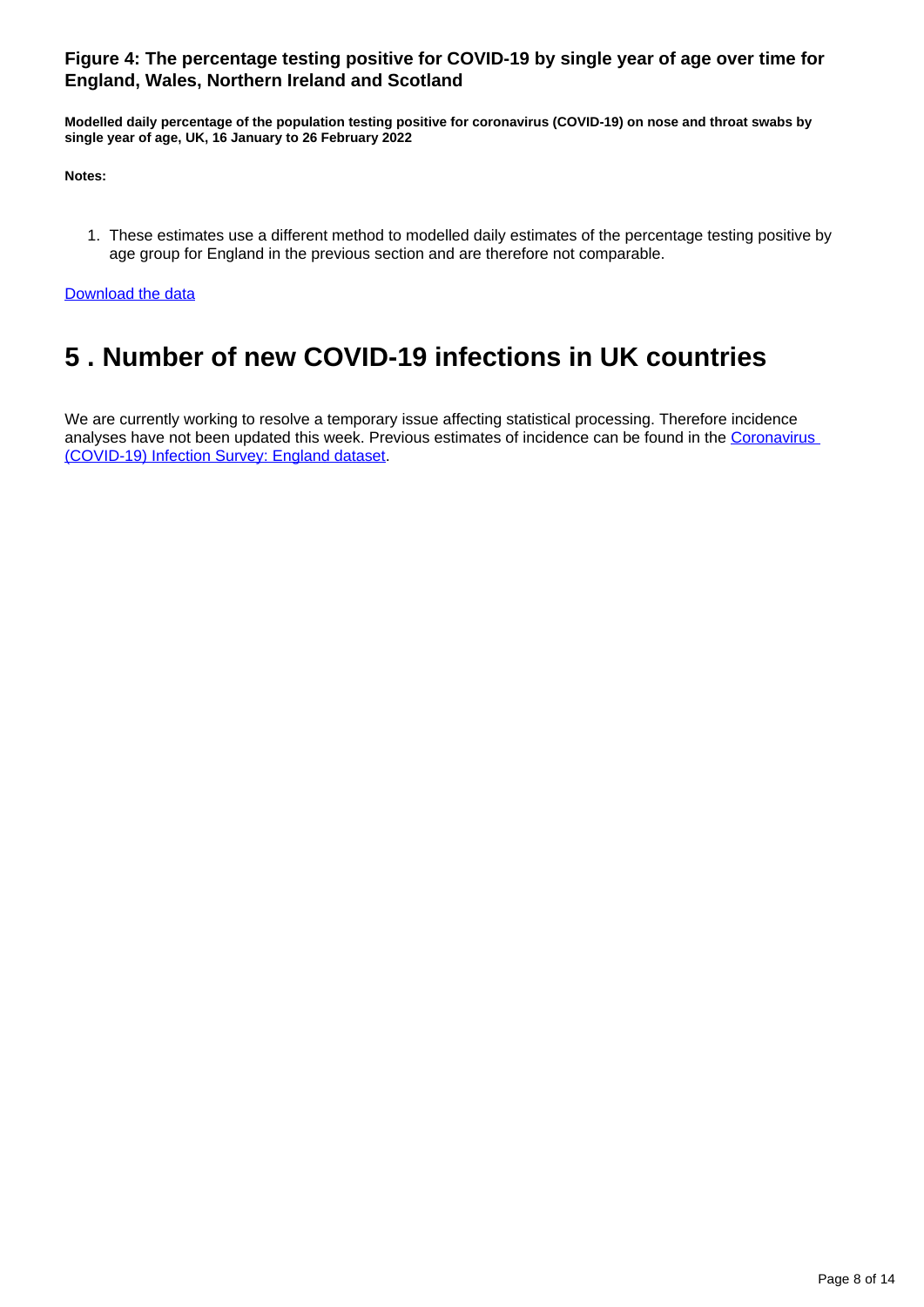# <span id="page-8-0"></span>**6 . Analysis of viral load and variants of COVID-19**

We publish weekly [Cycle-threshold \(Ct\) values](https://www.ons.gov.uk/peoplepopulationandcommunity/healthandsocialcare/conditionsanddiseases/bulletins/coronaviruscovid19infectionsurveypilot/4march2022/#glossary) and a breakdown of infections by variant, based on gene positivity patterns from our swab tests. The "Cycle threshold", known as a Ct value, is a proxy for the quantity of virus (also known as viral load), where a lower Ct value indicates higher viral load. We are currently working to resolve a temporary issue affecting our statistical processing. Therefore, Ct values have not been updated this week. Previous data on Ct values can be found in the [technical dataset](https://www.ons.gov.uk/peoplepopulationandcommunity/healthandsocialcare/conditionsanddiseases/datasets/covid19infectionsurveytechnicaldata) for this bulletin.

The Omicron variant BA.1 has changes in one of the three genes that the coronavirus swab test used in the survey detects, known as the S-gene, which means the S-gene is no longer detected by the current test. When there is a high viral load (for example, when a person is most infectious), not detecting the S-gene in combination with detecting the other two genes (ORF1ab and N-genes) is a reliable indicator of this Omicron BA.1 variant. However, as the viral load decreases (for example, if someone is near the end of their recovery from the infection), not detecting the S-gene is a less reliable indicator of this Omicron variant. The sub-variant Omicron BA.1.1 also mostly has gene pattern ORF1ab + N. Therefore, gene pattern matching used in our main variant analysis cannot distinguish between Omicron BA.1 and Omicron BA.1.1.

The Omicron variant BA.2 does not have changes in the S-gene, and therefore all three genes, or the S-gene and either ORF1ab or N, will usually be detected in infections with this variant. Delta also does not have changes in the S-gene, and therefore the same sets of genes will usually be detected with Delta and Omicron BA.2. However, our genome sequencing analysis shows that a clear majority of cases where we detect the S-gene are now Omicron BA.2, with relatively few being Delta. For this reason, we now label cases with gene patterns ORF1ab + N + S, ORF1ab + S and N + S as "compatible with the Omicron BA.2 variant" in our main variant analysis. This is because estimates are now likely to mostly reflect trends in BA.2, although Delta may still be having a very small impact.

Up to the 13 February, 75.7% of all sequenced COVID-19 infections from the survey were compatible with the Omicron BA.1 variant or its sub-variants, and 24.3% were compatible with the Omicron BA.2 variant. Our latest complete sequenced data lags the main variant analysis and these percentages are an average over a whole week to 13 February 2022.

Our main variant analysis is for a reference day, and therefore is not directly comparable with the sequencing data. The following analysis looks at the percentage of the population with a positive test compatible with the Omicron BA.1 variant or with the Omicron BA.2 variant in England, Wales, Northern Ireland and Scotland, and the regions of England.

During periods of change in COVID-19 variants we will include a breakdown of estimated infections by variant to illustrate how the estimated percentage of people infected in the population is changing by variant (Figure 5). When nearly all infections are compatible with a dominant variant, we will no longer include this breakdown.

Data should be treated with caution. There could be small numbers of positive cases compatible with a particular variant in Wales, Scotland and Northern Ireland, leading to considerable uncertainty surrounding these estimates. There are further uncertainties given that not all cases that are positive on the ORF1ab and N-genes will be the Omicron BA.1 variant, and not all cases that have a detectable S-gene will be the Omicron BA.2 variant.

In this publication, the reference week for England, Wales, Northern Ireland, and Scotland is 20 to 26 February 2022.

The percentage of cases compatible with the Omicron BA.2 variant increased across England, Wales, and Scotland and decreased in Northern Ireland in the week up to 26 February 2022. In the same week, the percentage of cases compatible with the Omicron BA.1 variant decreased in England, Wales and Northern Ireland and increased in Scotland. Caution should be taken in over-interpreting any small movements in the latest trend. These modelled estimates can be found in the [Coronavirus \(COVID-19\) Infection Survey datasets.](https://www.ons.gov.uk/peoplepopulationandcommunity/healthandsocialcare/conditionsanddiseases/bulletins/coronaviruscovid19infectionsurveypilot/4march2022/relateddata)

#### **Figure 5: The percentage of cases compatible with the Omicron BA.2 variant increased in England, Wales, and Scotland and decreased in Northern Ireland in the most recent week**

**Modelled percentage of the population testing positive for cases compatible with the Omicron BA.1 variant and Omicron BA.2 variant, based on nose and throat swabs, daily, UK, 16 January to 26 February 2022**

**Notes:**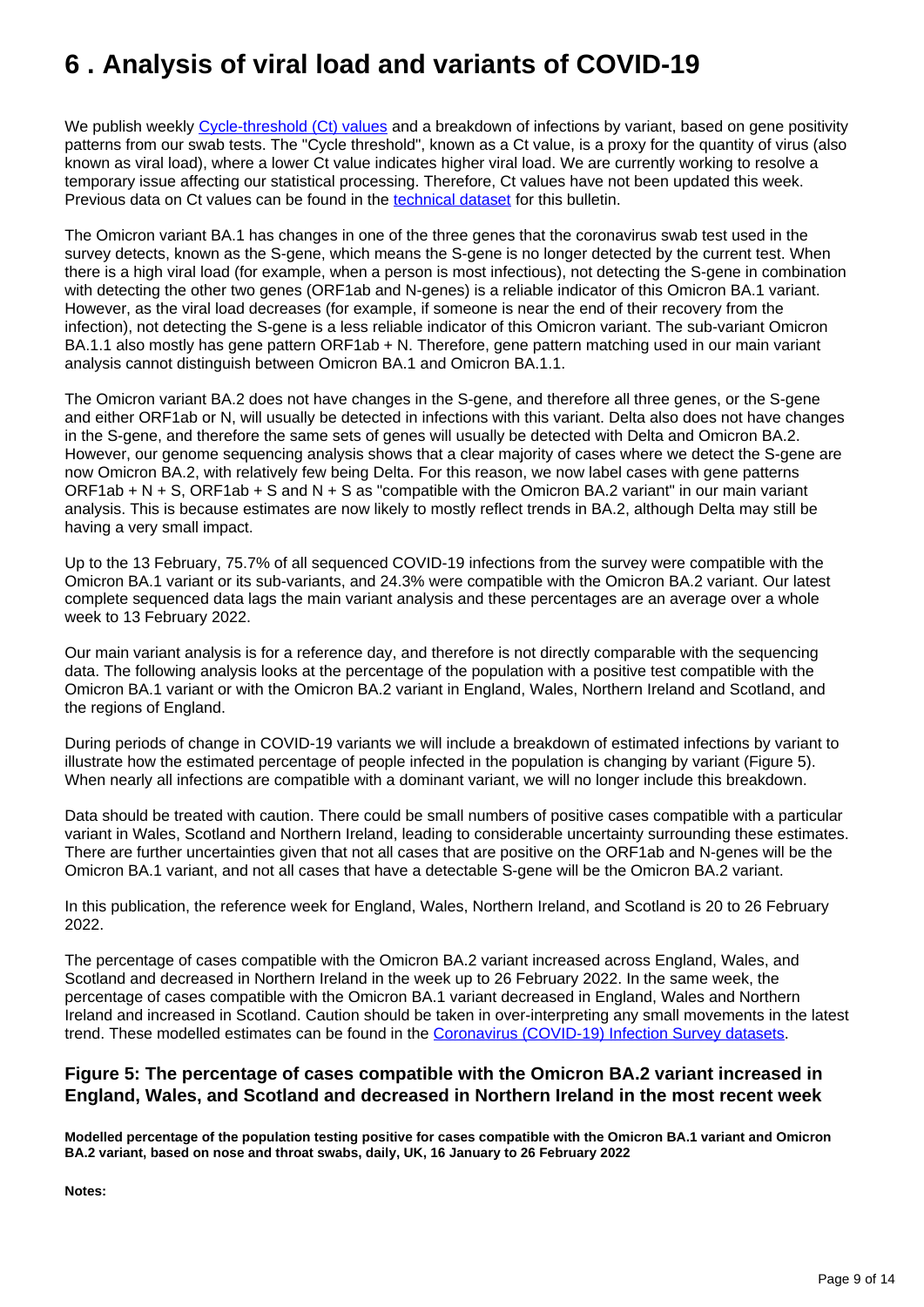- 1. Omicron BA.1 variant-compatible positives are defined as those that are positive on the ORF1ab-gene and N-gene, but not the S-gene. This group includes Omicron BA.1.1.
- 2. Omicron BA.2 variant-compatible positives are defined as those that are positive on the ORF1ab-gene, Ngene and S-gene, or on the ORF1ab-gene and S-gene or on the N-gene and S-gene.
- 3. Data should be treated with caution. Not all cases positive on the S-gene will be the Omicron BA.2 variant, and some cases with pattern ORF1ab+N will also be the Omicron BA.2 variant where the S-gene was not detected for other reasons, such as low viral load.

#### [Download the data](https://www.ons.gov.uk/visualisations/dvc1849/variantsuk/datadownload.xlsx)

In the week ending 26 February 2022, the percentage of cases compatible with the Omicron BA.2 variant increased in all regions of England. In the same week, the percentage of cases compatible with the Omicron BA. 1 variant decreased in all regions of England. Caution should be taken in over-interpreting any small movements in the latest trend. These modelled estimates can be found in the [Coronavirus \(COVID-19\) Infection Survey](https://www.ons.gov.uk/peoplepopulationandcommunity/healthandsocialcare/conditionsanddiseases/bulletins/coronaviruscovid19infectionsurveypilot/4march2022/relateddata)  [datasets.](https://www.ons.gov.uk/peoplepopulationandcommunity/healthandsocialcare/conditionsanddiseases/bulletins/coronaviruscovid19infectionsurveypilot/4march2022/relateddata)

The [World Health Organization \(WHO\) have defined names for variants of concern.](https://www.who.int/en/activities/tracking-SARS-CoV-2-variants/) These are variants that the UK government has under surveillance. You can find out more in the latest [SARS-CoV-2 variants of concern and](https://www.gov.uk/government/publications/investigation-of-sars-cov-2-variants-technical-briefings)  [variants under investigation in England briefing document.](https://www.gov.uk/government/publications/investigation-of-sars-cov-2-variants-technical-briefings)

## **UK variants of concern:**

- Alpha: B.1.1.7
- Beta: B.1.351
- Gamma: P.1
- Delta: B.1.617.2 and its genetic descendants
- Omicron: B.1.1.529 (which includes sublineages BA.1, BA.1.1, BA.2 and BA.3)

Our [Coronavirus \(COVID-19\) Infection Survey: technical dataset](https://www.ons.gov.uk/peoplepopulationandcommunity/healthandsocialcare/conditionsanddiseases/datasets/covid19infectionsurveytechnicaldata) contains several tables relating to analysis on variants. More information on how we measure variants from positive tests on the survey can be found in our [Understanding COVID-19 variants blog.](https://blog.ons.gov.uk/2021/05/28/understanding-covid-19-variants-what-can-the-coronavirus-infection-survey-tell-us) Our [Coronavirus \(COVID-19\) Infection Survey methods article](https://www.ons.gov.uk/peoplepopulationandcommunity/healthandsocialcare/conditionsanddiseases/methodologies/covid19infectionsurveypilotmethodsandfurtherinformation) gives more detail about how we sequence the virus' genetic material.

The sequencing is produced by Northumbria University and analysis is produced by research partners at the University of Oxford. Of particular note are Dr Katrina Lythgoe, Dr Tanya Golubchik and Dr Helen Fryer. Genome sequencing is funded by the COVID-19 Genomics UK (COG-UK) consortium. COG-UK is supported by funding from the Medical Research Council (MRC) part of UK Research and Innovation (UKRI), the National Institute of Health Research (NIHR), and Genome Research Limited operating as the Wellcome Sanger Institute.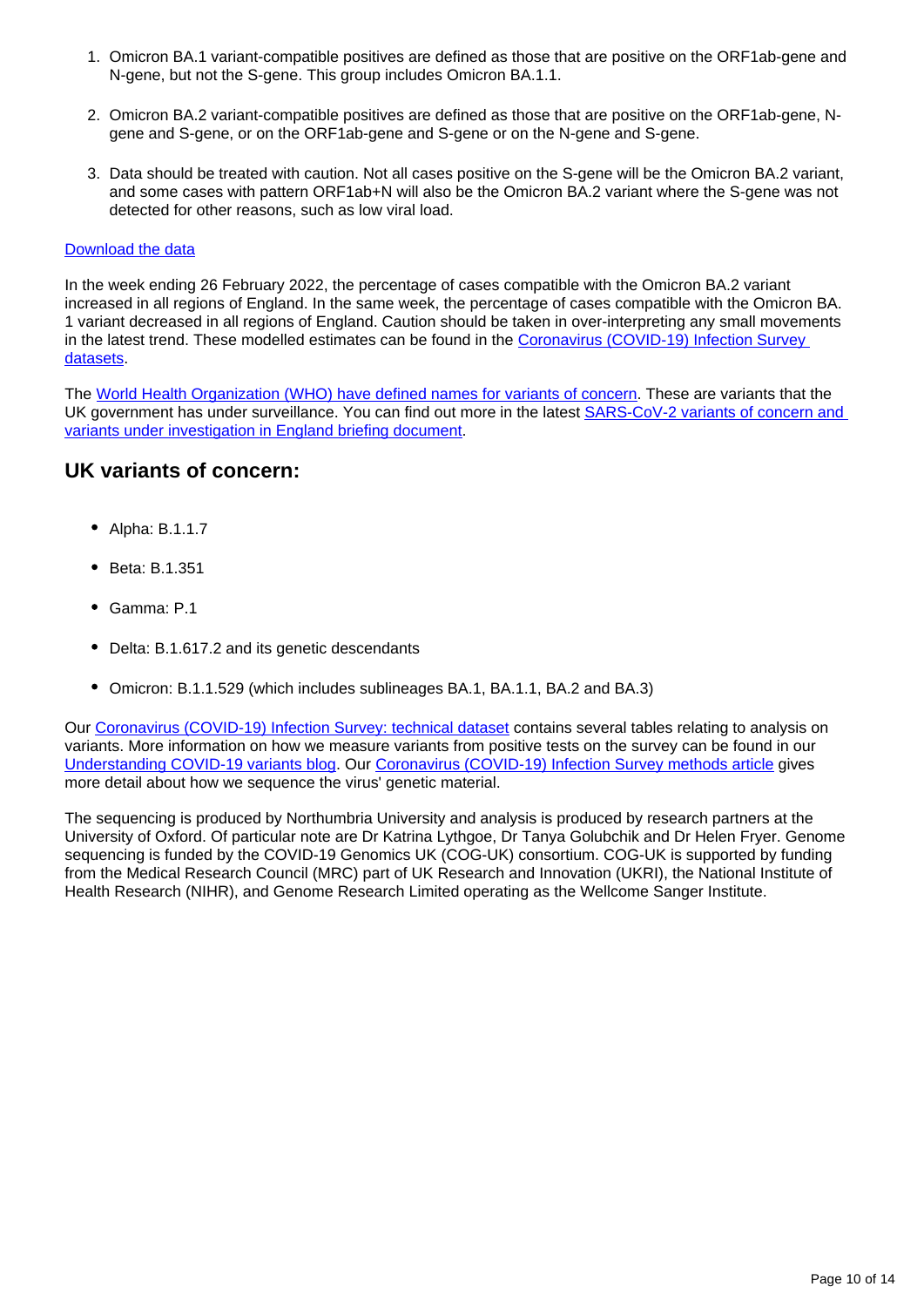# <span id="page-10-0"></span>**7 . Test sensitivity and specificity**

The estimates provided in Sections 2 to 6 are for the percentage of the private-residential population testing positive for coronavirus (COVID-19), otherwise known as the positivity rate. We do not report the prevalence rate. To calculate the prevalence rate, we would need an accurate understanding of the swab test's sensitivity (truepositive rate) and specificity (true-negative rate).

While we do not know the true sensitivity and specificity of the test, our data and related studies provide an indication of what these are likely to be. In particular, the data suggest that the false-positive rate is very low under 0.005%. We do not know the sensitivity of the swab test. However, other studies suggest that sensitivity (the rate of true-positive test results) may be somewhere between 85% and 98%.

You can find more information on sensitivity and specificity in our Coronavirus (COVID-19) Infection Survey [methods article](https://www.ons.gov.uk/peoplepopulationandcommunity/healthandsocialcare/conditionsanddiseases/methodologies/covid19infectionsurveypilotmethodsandfurtherinformation#test-sensitivity-and-specificity) and our [blog that explains why we trust the data from the Coronavirus \(COVID-19\) Infection](https://blog.ons.gov.uk/2021/04/09/accuracy-and-confidence-why-we-trust-the-data-from-the-covid-19-infection-survey/)  [Survey](https://blog.ons.gov.uk/2021/04/09/accuracy-and-confidence-why-we-trust-the-data-from-the-covid-19-infection-survey/). You can find more information on the data suggesting that our test's false-positive rate is very low in a [paper written by academic partners](https://www.medrxiv.org/content/10.1101/2020.10.25.20219048v2) at the University of Oxford.

# <span id="page-10-1"></span>**8 . Coronavirus (COVID-19) Infection Survey data**

[Coronavirus \(COVID-19\) Infection Survey: England](https://www.ons.gov.uk/peoplepopulationandcommunity/healthandsocialcare/conditionsanddiseases/datasets/coronaviruscovid19infectionsurveydata) Dataset | Released 4 March 2022 Findings from the Coronavirus (COVID-19) Infection Survey for England.

[Coronavirus \(COVID-19\) Infection Survey: Northern Ireland](https://www.ons.gov.uk/peoplepopulationandcommunity/healthandsocialcare/conditionsanddiseases/datasets/covid19infectionsurveynorthernireland) Dataset | Released 4 March 2022 Findings from the Coronavirus (COVID-19) Infection Survey for Northern Ireland.

[Coronavirus \(COVID-19\) Infection Survey: Scotland](https://www.ons.gov.uk/peoplepopulationandcommunity/healthandsocialcare/conditionsanddiseases/datasets/covid19infectionsurveyscotland) Dataset | Released 4 March 2022 Findings from the Coronavirus (COVID-19) Infection Survey for Scotland.

[Coronavirus \(COVID-19\) Infection Survey: Wales](https://www.ons.gov.uk/peoplepopulationandcommunity/healthandsocialcare/conditionsanddiseases/datasets/covid19infectionsurveywales) Dataset | Released 4 March 2022 Findings from the Coronavirus (COVID-19) Infection Survey for Wales.

[Coronavirus \(COVID-19\) Infection Survey: technical data](https://www.ons.gov.uk/peoplepopulationandcommunity/healthandsocialcare/conditionsanddiseases/datasets/covid19infectionsurveytechnicaldata)

Dataset | Released 4 March 2022 Technical and methodological data from the Coronavirus (COVID-19) Infection Survey, England, Wales, Northern Ireland and Scotland.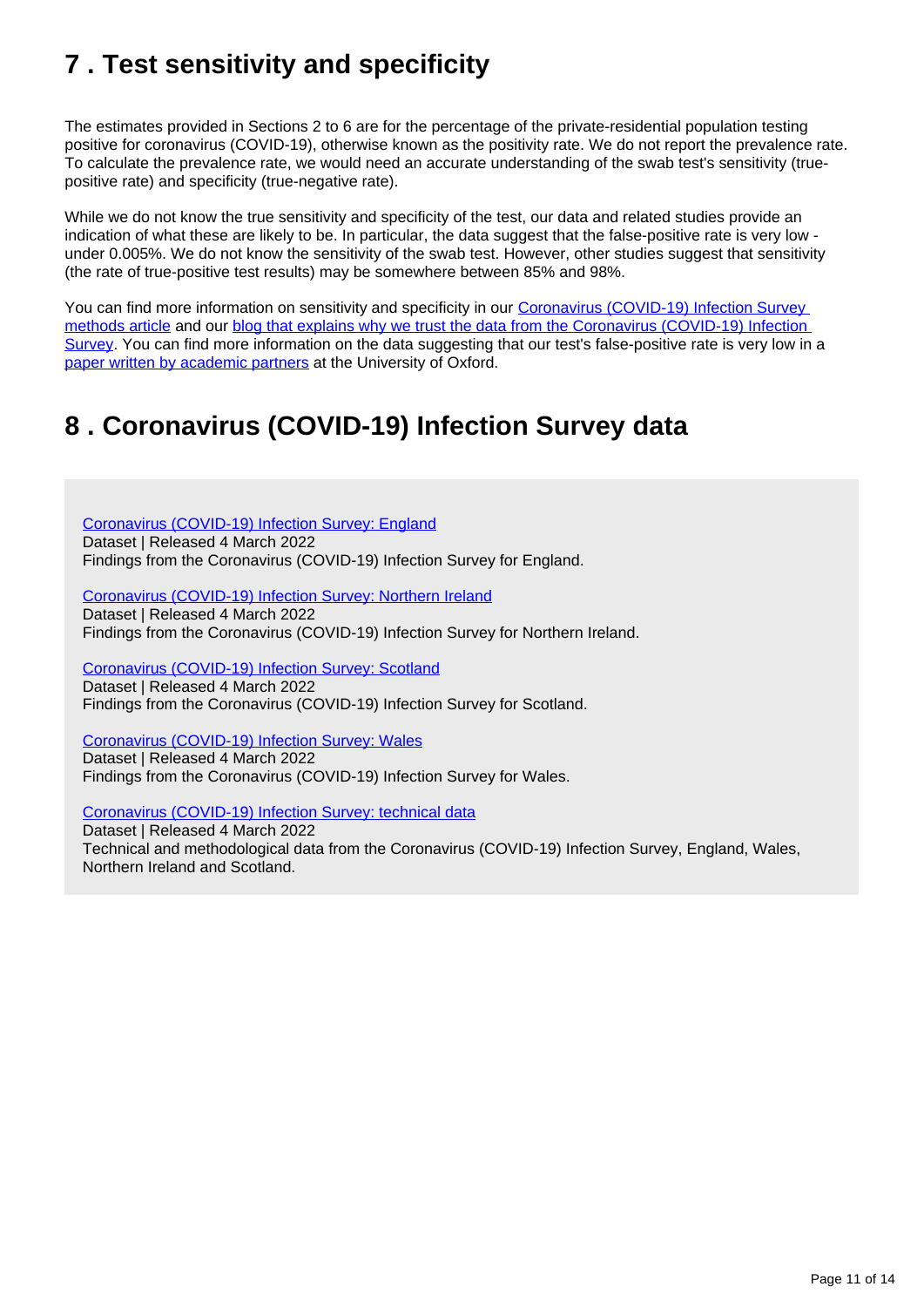# <span id="page-11-0"></span>**9 . Collaboration**





# UK Health **Security** gency



The University of Manchester

- The Coronavirus (COVID-19) Infection Survey analysis was produced by the Office for National Statistics (ONS) in collaboration with our research partners at the University of Oxford, the University of Manchester, UK Health Security Agency (UK HSA) and Wellcome Trust. Of particular note are:
- Sarah Walker University of Oxford, Nuffield Department for Medicine: Professor of Medical Statistics and Epidemiology and Study Chief Investigator
- Koen Pouwels University of Oxford, Health Economics Research Centre, Nuffield Department of Population Health: Senior Researcher in Biostatistics and Health Economics
- Thomas House University of Manchester, Department of Mathematics: Reader in Mathematical Statistics
- Anna Seale University of Warwick, Warwick Medical School: Professor of Public Health; UK Health Security Agency, Data, Analytics and Surveillance: Scientific Advisor

# <span id="page-11-1"></span>**10 . Glossary**

## **Confidence interval**

A confidence interval gives an indication of the degree of uncertainty of an estimate, showing the precision of a sample estimate. The 95% confidence intervals are calculated so that if we repeated the study many times, 95% of the time the true unknown value would lie between the lower and upper confidence limits. A wider interval indicates more uncertainty in the estimate. Overlapping confidence intervals indicate that there may not be a true difference between two estimates. For more information, see our methodology page on [statistical uncertainty](https://www.ons.gov.uk/methodology/methodologytopicsandstatisticalconcepts/uncertaintyandhowwemeasureit).

## **Credible interval**

A credible interval gives an indication of the uncertainty of an estimate from data analysis. The 95% credible intervals are calculated so that there is a 95% probability of the true value lying in the interval.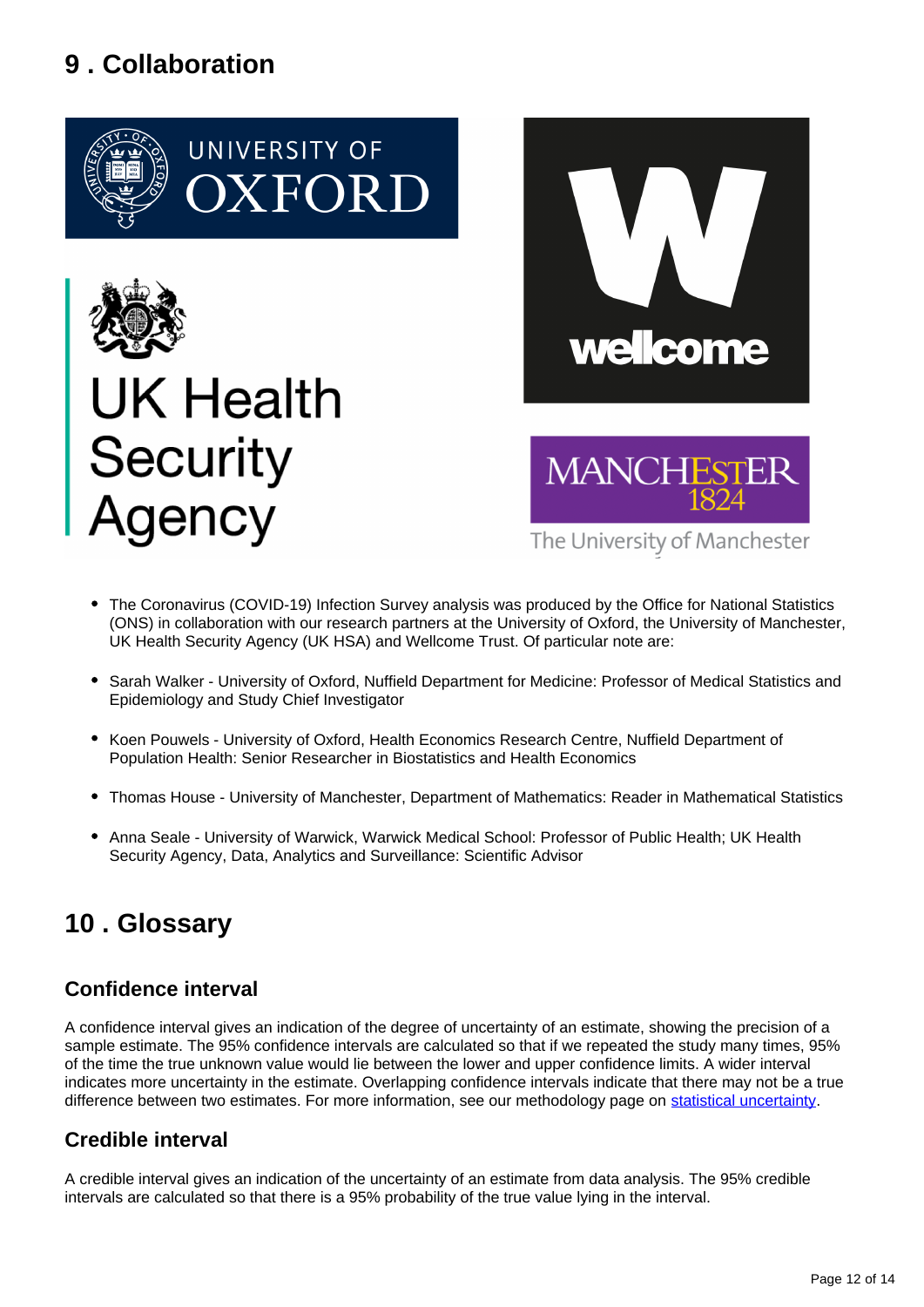## **Cycle threshold (Ct) values**

The strength of a positive coronavirus (COVID-19) test is determined by how quickly the virus is detected, measured by a cycle threshold (Ct) value. The lower the Ct value, the higher the viral load and stronger the positive test. Positive results with a high Ct value can be seen in the early stages of infection when virus levels are rising, or late in the infection, when the risk of transmission is low.

## **False-positives and false-negatives**

A false-positive result occurs when the tests suggest a person has COVID-19 when in fact they do not. By contrast, a false-negative result occurs when the tests suggest a person does not have COVID-19 when in fact they do. For more information on false-positives and false-negatives, see our [methods article](https://www.ons.gov.uk/peoplepopulationandcommunity/healthandsocialcare/conditionsanddiseases/methodologies/covid19infectionsurveypilotmethodsandfurtherinformation#test-sensitivity-and-specificity) and our [blog](https://blog.ons.gov.uk/2021/04/09/accuracy-and-confidence-why-we-trust-the-data-from-the-covid-19-infection-survey/).

## **Incidence rate**

The incidence rate is a measure of the estimated number of new polymerase chain reaction (PCR)-positive cases per day per 10,000 people at a given point in time. It is different to positivity, which is an estimate of all current PCR positive cases at a point in time, regardless of whether the infection is new or existing.

# <span id="page-12-0"></span>**11 . Measuring the data**

## **Reference dates**

We aim to provide the estimates of positivity rate (the percentage of those who test positive) and incidence that are most timely and most representative of each week. We decide the most recent week we can report on based on the availability of test results for visits that have already happened, accounting for the fact that swabs have to be couriered to the labs, tested and results returned. On most occasions, the reference dates align perfectly, but sometimes this is not feasible. This week, the reference week for positivity is 20 to 26 February 2022 for England, Wales, Northern Ireland, and Scotland.

Within the most recent week, we provide an official estimate for positivity rate based on a reference point from the modelled trends. For positivity rates, we can include all swab test results, even from the most recent visits. Therefore, although we are still expecting further swab test results from the labs, there were sufficient data for the official estimate for infection to be based on a reference point after the start of the reference week. To improve stability in our modelling while maintaining relative timeliness of our estimates, we are reporting our official estimates based on the midpoint of the reference week. This week, the reference day for positivity rates is Wednesday 23 February 2022 for England, Wales, Northern Ireland, and Scotland.

## **Response rates**

Enrolment for this wave of recruitment for the Coronavirus (COVID-19) Infection Survey ceased on 31 January 2022. Response rates for England, Wales, Northern Ireland and Scotland can be regarded as final response rates to the survey. Response rates for each nation are found in the [Coronavirus \(COVID-19\) Infection Survey:](https://www.ons.gov.uk/peoplepopulationandcommunity/healthandsocialcare/conditionsanddiseases/datasets/covid19infectionsurveytechnicaldata)  [technical dataset.](https://www.ons.gov.uk/peoplepopulationandcommunity/healthandsocialcare/conditionsanddiseases/datasets/covid19infectionsurveytechnicaldata) We provide response rates separately for the different sampling phases of the study. Additional information on response rates can be found in our [Coronavirus \(COVID-19\) Infection Survey methods article.](https://www.ons.gov.uk/peoplepopulationandcommunity/healthandsocialcare/conditionsanddiseases/methodologies/covid19infectionsurveypilotmethodsandfurtherinformation#study-design-sampling)

## **Survey fieldwork**

Survey fieldwork for the pilot study began in England on 26 April 2020. In Wales, fieldwork began on 29 June 2020, in Northern Ireland fieldwork began on 26 July 2020 and in Scotland fieldwork began on 21 September 2020.

## **Other Coronavirus Infection Survey (CIS) analysis and studies**

This study is one of a number of studies that look to provide information around the coronavirus pandemic within the UK. For information on other studies see [Section 5: Quality characteristics of the Coronavirus \(COVID-19\)](https://www.ons.gov.uk/peoplepopulationandcommunity/healthandsocialcare/conditionsanddiseases/methodologies/coronaviruscovid19infectionsurveyqmi#quality-characteristics-of-the-coronavirus-covid-19-infection-survey)  [Infection Survey](https://www.ons.gov.uk/peoplepopulationandcommunity/healthandsocialcare/conditionsanddiseases/methodologies/coronaviruscovid19infectionsurveyqmi#quality-characteristics-of-the-coronavirus-covid-19-infection-survey) (coherence and comparability), revised 16 July 2021